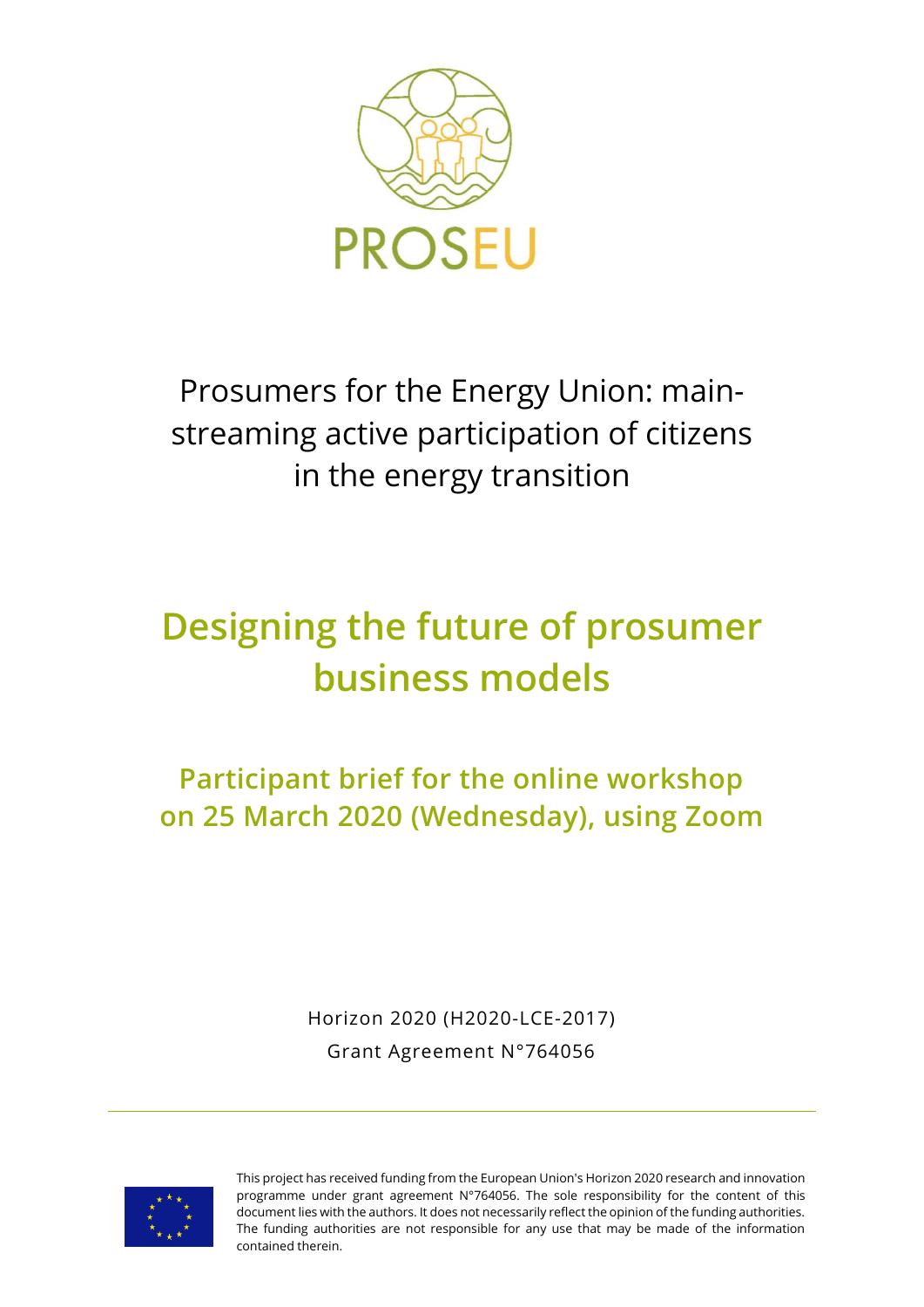

## **Introduction**

What is the future of prosumer business models? Leuphana University Lüneburg, University of Leeds and DRIFT organise an international online workshop on the future of business models for prosumers – actors who both produce and consume energy. As subsidy regimes for prosumers are in decline across Europe, prosumers are looking for new business models for the economic viability of projects. The workshop brings together a selected and international group of practitioners and policymakers in a highly interactive digital setting.

Are you interested in the future of prosumer business models? Do you want to collaborate to learn from experts from across Europe and design a future on prosumer business models? In this document, you learn the logistics and information that you need to prepare you for the workshop.

This workshop is part of the EU-funded Horizon 2020 PROSEU project. For more information visit **[www.proseu.eu](http://www.proseu.eu/)**

### **Programme**

| $10:00 - 10:15$ | <b>Welcome</b><br>Lars Holstenkamp, Leuphana University of Lüneburg<br>Julia Wittmayer, DRIFT                                                                                                                                                           |
|-----------------|---------------------------------------------------------------------------------------------------------------------------------------------------------------------------------------------------------------------------------------------------------|
| 10:15 - 10:30   | Challenges of Prosumer business models - balancing the needs of com-<br>munities and the energy system<br>Donal Brown, University of Leeds                                                                                                              |
| 10:30 - 11:00   | Highlight #1: Prosumer business models in 2050<br>Jeffrey Hardy, Imperial College London                                                                                                                                                                |
| 11:00 - 11:05   | <b>Break</b>                                                                                                                                                                                                                                            |
| $11:05 - 12:05$ | <b>Interactive roadmapping</b><br>Julia Wittmayer & Maria Fraaije, DRIFT, Lars Holstenkamp, Leuphana Univesity<br>of Lüneburg; Inês Campos, University of Lisbon<br>Interactive group work designing a roadmap towards inclusive prosumer fu-<br>tures. |
| 12:05 - 12:15   | <b>Highlight #2: Polling on fees and surcharges</b><br>Moritz Ehrtmann & Timon Becker, Leuphana University of Lüneburg                                                                                                                                  |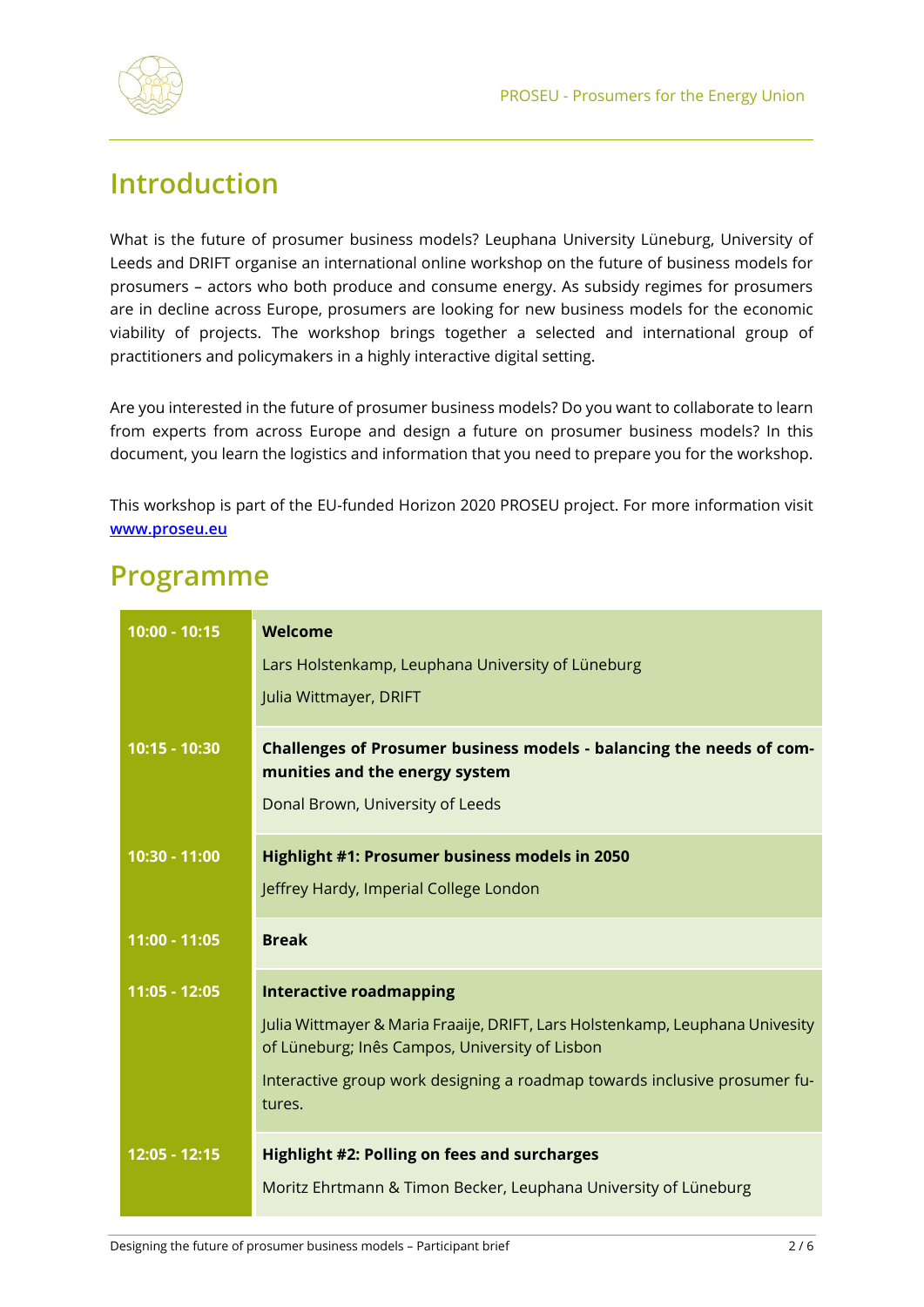

| $12:15 - 13:15$ | Lunch                                                                           |
|-----------------|---------------------------------------------------------------------------------|
| $13:15 - 13:25$ | Highlight #2: Results for polling on fees and surcharges                        |
|                 | Moritz Ehrtmann & Timon Becker, Leuphana University of Lüneburg                 |
| $13:25 - 13:55$ | <b>Highlight #3: Digitalisation</b>                                             |
|                 | Lars Holstenkamp, Leuphana University of Lüneburg                               |
|                 | Inputs from:                                                                    |
|                 | Michael Merz, PONTON GmbH<br>$\bullet$<br>Tina Hadler, Coneva GmbH<br>$\bullet$ |
| 13:55 - 14:00   | <b>Break</b>                                                                    |
|                 |                                                                                 |
| 14:00 - 14:20   | <b>Highlight #4: Sector coupling</b>                                            |
|                 | Input from:                                                                     |
|                 | Iris Behr, IWU Institut für Wohnen und Umwelt GmbH                              |
| 14:20 - 14:50   | <b>Break-out groups on each highlight</b>                                       |
|                 | What can we learn for mainstreaming prosumerism?                                |
|                 | Group 1: Fees and surcharges                                                    |
|                 | Group 2: Digitalisation                                                         |
|                 | Group 3: Sector coupling                                                        |
| 14:50 - 15:05   | <b>Break</b>                                                                    |
| 15:05 - 15:25   | Highlight #5: Possibilities for impact: the implementation of the Renew-        |
|                 | able Energy Directive II (RED II) in 2020<br>Kristian Petrick, Eco-union        |
|                 | Presentation and discussion                                                     |
|                 |                                                                                 |
| 15:25 - 15:30   | <b>Closure</b>                                                                  |
|                 | Julia Wittmayer, DRIFT                                                          |
|                 | Lars Holstenkamp, Leuphana University of Lüneburg                               |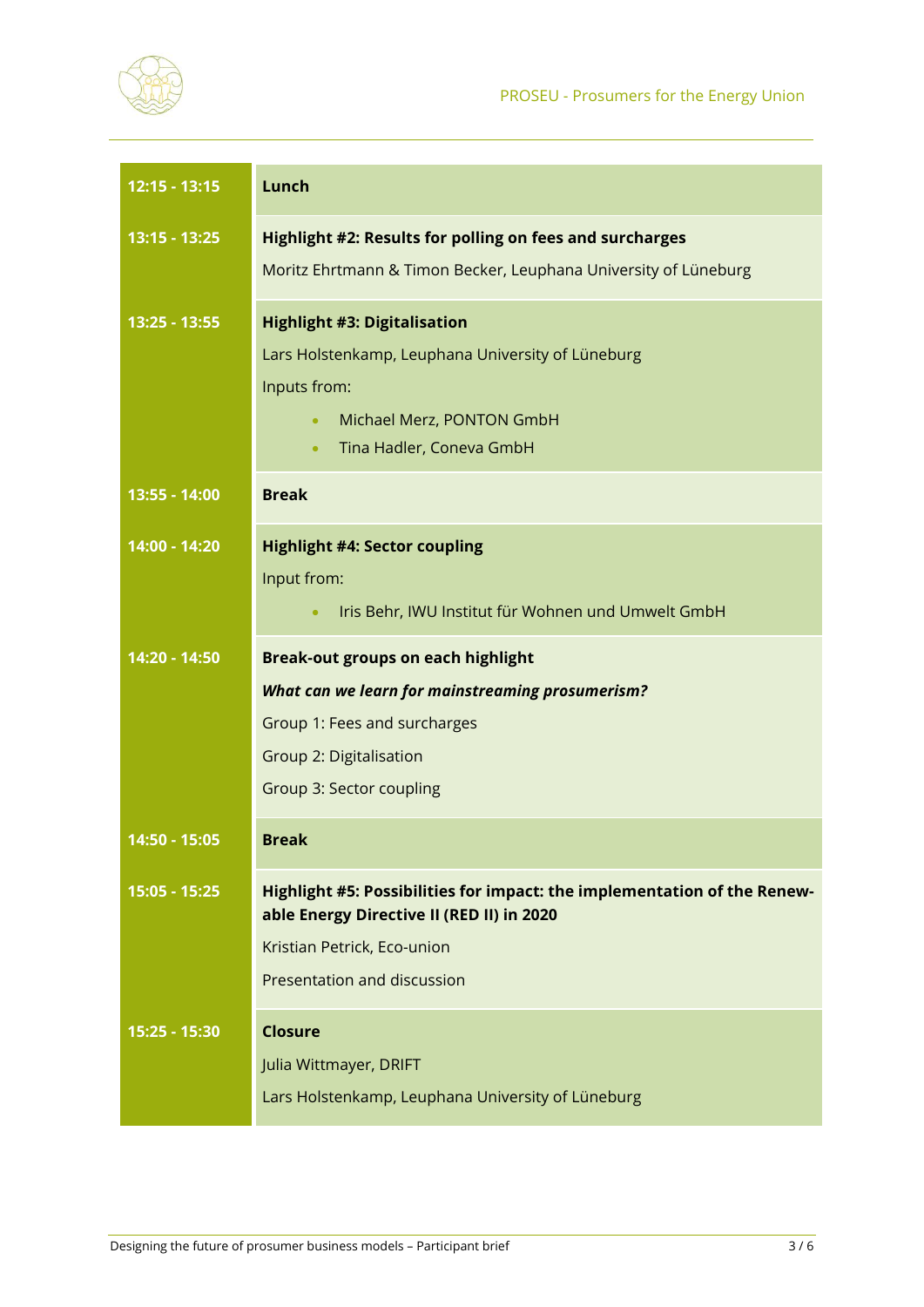

## **Let's meet!**

For the break-out session before lunch, we will divide all participants into four subgroups:



| Local Prosumerism                     |
|---------------------------------------|
| Prosumerism as Social Enterprise      |
| Prosumerism as Commercial Opportunity |
| Prosumerism as Commercial Opportunity |

### **Who are the organisers?**

#### **Timon Becker**

Timon is student assistant at the Institute of Banking, Finance and New Venture Management at Leuphana University of Lüneburg. He will start working in the PROSEU project as a junior researcher in April.

#### **Alina Beigang**

Alina is student assistant at the Institute of Banking, Finance and New Venture Management at Leuphana University of Lüneburg in the PROSEU project. She is enrolled in the master´s program "Sustainability Sciences" at Leuphana University of Lüneburg.

#### **Donal Brown**

Donal is a Research Fellow in Renewable Electricity Business models at the University of Leeds as part of the PROSEU project. Donal is also Sustainability Director at an innovative Design and Build practice - Sustainable Design Collective. Donal has past experience in consultancy as a sustainable energy and energy demand specialist in the low carbon housing sector. Donal has also provided consultancy on renewable energy and sustainable solutions to the UK Labour Party.

#### **Inês Campos**

Inês is a social scientist researcher working on the sociopolitical dynamics of the energy transition, currently coordinating the EU project PROSEU. She is also a board member of the renewable energy cooperative Coopernico in Portugal.

#### **Amrei Eggers**

Amrei is student assistant at the Institute of Banking, Finance and New Venture Management at Leuphana University of Lüneburg.

#### **Moritz Ehrtmann**

Moritz is a researcher at the Institute of Banking, Finance and New Venture Management at Leuphana University of Lüneburg. Currently, he focuses on innovations in energy transition that are driven by prosumers or energy communities.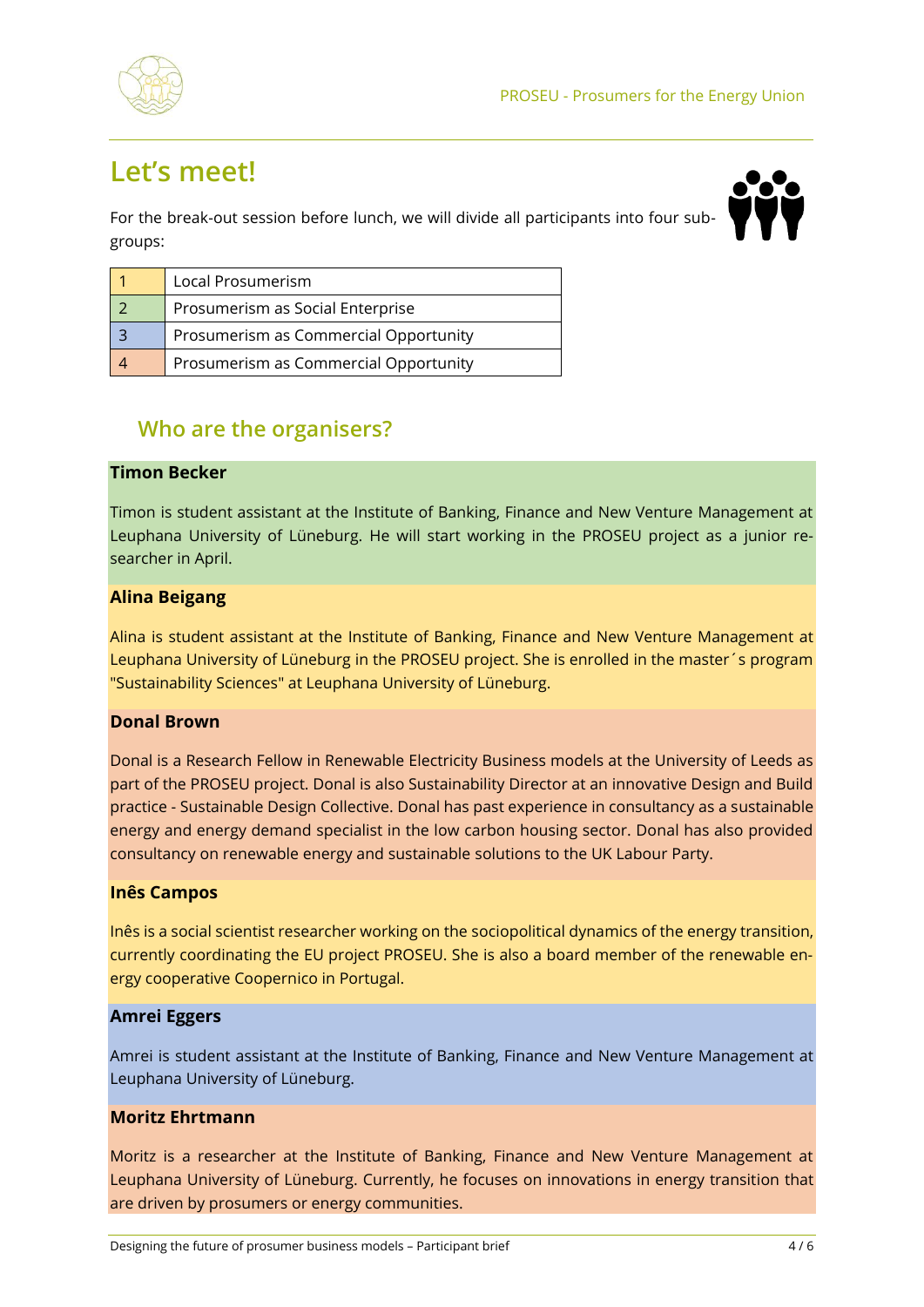

#### **Maria Fraaije**

Maria is a researcher at DRIFT, passionate about democratizing the energy transition. Using a systems perspective, she asks the question: how can we facilitate energy prosumers in their contribution to the energy transition?

#### **Lars Holstenkamp**

Lars is senior research fellow at the Institute of Banking, Finance and New Venture Management at Leuphana University of Lüneburg. His research currently focuses on governance and financing of energy communities.

#### **Julia Wittmayer**

Julia is Assistant Professor at the Erasmus School of Social and Behavioural Sciences (ESSB) and works as senior researcher and advisor at DRIFT. She currently focuses on social innovation and transdisciplinary engagements in energy transitions.

#### **Who are the speakers?**